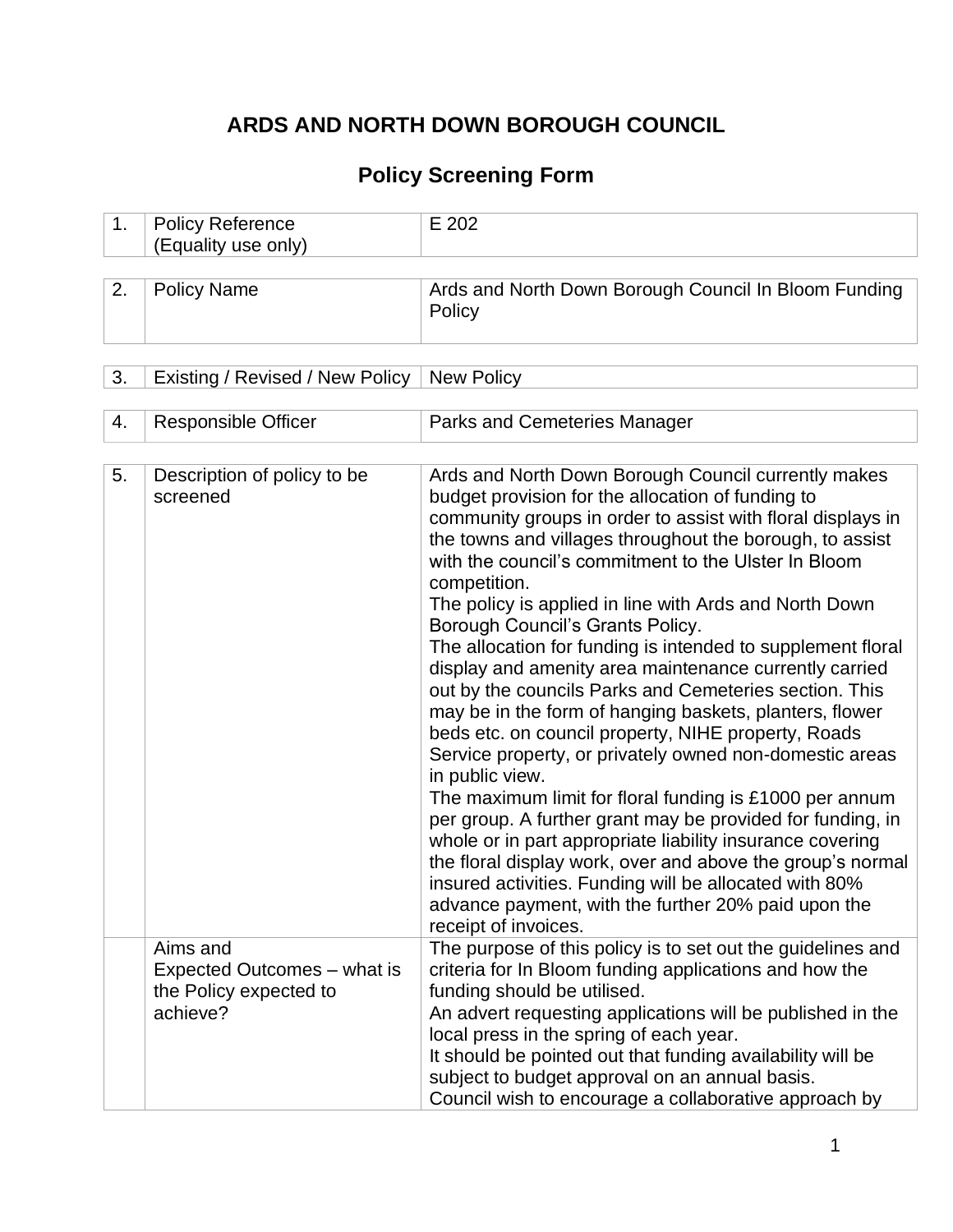|    |                                                                                                                                                                                                                                                                                           | groups, where there are more than one group applying in<br>a town or village, consideration may only be given to one<br>project.                                                                                                                                                                          |
|----|-------------------------------------------------------------------------------------------------------------------------------------------------------------------------------------------------------------------------------------------------------------------------------------------|-----------------------------------------------------------------------------------------------------------------------------------------------------------------------------------------------------------------------------------------------------------------------------------------------------------|
| 6. | Section 75 categories which<br>might be expected to benefit<br>and how they may benefit.                                                                                                                                                                                                  | All Section 75 categories should benefit as communities<br>include a breadth of multi-dimensional dimensions and<br>areas where these displays are available to the area.                                                                                                                                 |
| 7. | Factors which could contribute<br>to / detract from the intended<br>aims / outcomes of the Policy<br>when being implemented                                                                                                                                                               | If the policy is not applied as intended.                                                                                                                                                                                                                                                                 |
| 8. | The main stakeholders on whom<br>the policy will impact. For example,<br><b>Employees, Potential Service</b><br><b>Users and Community Groups</b><br>Consider the internal and external<br>impacts (either actual or potential)<br>and comment, or list, information<br>where appropriate | Members of constituted community groups.<br>Residents of the settlements being enhanced.<br>Local garden centres and hardware stores.<br>Employees and Elected Members of Ards and North<br>Down Borough Council. The Council, ratepayers,<br>residents and those working in and visiting the<br>Borough. |
| 9. | $\mathbf{1}$ , $\mathbf{1}$ , $\mathbf{1}$ , $\mathbf{1}$ , $\mathbf{1}$ , $\mathbf{1}$ , $\mathbf{1}$ , $\mathbf{1}$                                                                                                                                                                     | Please provide details of other policies which have a bearing on this one.                                                                                                                                                                                                                                |

| The ase provide details of other policies which have a beaming on this one. |                             |  |  |  |  |  |  |
|-----------------------------------------------------------------------------|-----------------------------|--|--|--|--|--|--|
| E 14 Sustainability and Environmental Policy                                | Ards and North Down Borough |  |  |  |  |  |  |
| E 28 Corporate Complaints policy and procedure                              | Council                     |  |  |  |  |  |  |
| E 62 ANDBC Grants Policy                                                    |                             |  |  |  |  |  |  |
| E 179 Policy on Requests for the utilisation of a                           |                             |  |  |  |  |  |  |
| <b>Council Display Bed</b>                                                  |                             |  |  |  |  |  |  |
| E 196 Ards and North Down Borough Council                                   |                             |  |  |  |  |  |  |
| Corporate Plan 2020-2024                                                    |                             |  |  |  |  |  |  |
|                                                                             |                             |  |  |  |  |  |  |

| 10. |                                   | Available evidence (quantitative and qualitative) considered as important to encourage                                                                                                                                                                              |           |          |                    |                  |             |  |  |  |  |  |
|-----|-----------------------------------|---------------------------------------------------------------------------------------------------------------------------------------------------------------------------------------------------------------------------------------------------------------------|-----------|----------|--------------------|------------------|-------------|--|--|--|--|--|
|     |                                   | completion in relation to:                                                                                                                                                                                                                                          |           |          |                    |                  |             |  |  |  |  |  |
|     | <b>Religious</b><br><b>Belief</b> | <b>Summary:</b><br>The Northern Ireland Census 2011 (NISRA) statistics for the Borough area<br>showed that 75% are or have been brought up in Protestant and Other Christian                                                                                        |           |          |                    |                  |             |  |  |  |  |  |
|     |                                   | (including Christian related) religions. While this varied across the borough from<br>17% in Portaferry ward to 87% in Carrowdore ward this does not have any<br>relation to this policy. These compared to 48% for Northern Ireland as a whole.<br>See table below |           |          |                    |                  |             |  |  |  |  |  |
|     |                                   | Data:                                                                                                                                                                                                                                                               |           |          |                    |                  |             |  |  |  |  |  |
|     |                                   |                                                                                                                                                                                                                                                                     |           |          |                    |                  |             |  |  |  |  |  |
|     |                                   | <b>Religion or Religion Brought up in (Numbers with % in brackets)</b>                                                                                                                                                                                              |           |          |                    |                  |             |  |  |  |  |  |
|     |                                   |                                                                                                                                                                                                                                                                     | All usual | Catholic | Protestant   Other |                  | <b>None</b> |  |  |  |  |  |
|     |                                   |                                                                                                                                                                                                                                                                     | residents |          | and Other          | <b>Religions</b> |             |  |  |  |  |  |
|     |                                   |                                                                                                                                                                                                                                                                     |           |          | Christian          |                  |             |  |  |  |  |  |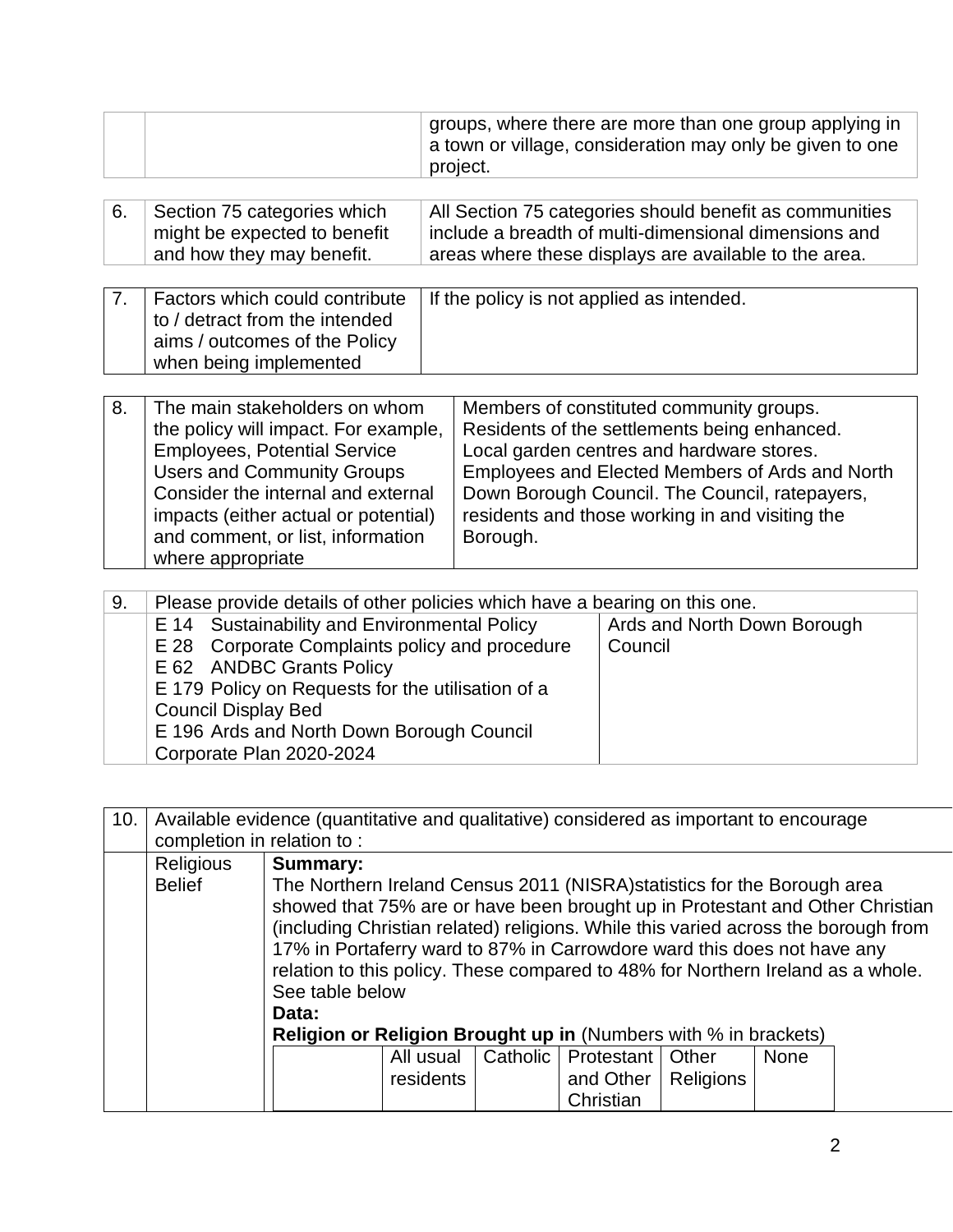|           |                                                                                                                                                                                                                                                                                                                                                                                                                                                                                                                                                                                                                                                                                                               |                            |                                       |                  | (including<br>Christian<br>related) |                  |                                         |                |             |                 |        |               |              |              |
|-----------|---------------------------------------------------------------------------------------------------------------------------------------------------------------------------------------------------------------------------------------------------------------------------------------------------------------------------------------------------------------------------------------------------------------------------------------------------------------------------------------------------------------------------------------------------------------------------------------------------------------------------------------------------------------------------------------------------------------|----------------------------|---------------------------------------|------------------|-------------------------------------|------------------|-----------------------------------------|----------------|-------------|-----------------|--------|---------------|--------------|--------------|
|           | Northern<br>Ireland                                                                                                                                                                                                                                                                                                                                                                                                                                                                                                                                                                                                                                                                                           | 1,810,863                  | $(100\%)$                             | 817,385<br>(45%) |                                     | 875,717<br>(48%) |                                         | 16,592<br>(1%) | 101,169     | (6%)            |        |               |              |              |
|           | Ards<br>and<br><b>North</b><br>Down                                                                                                                                                                                                                                                                                                                                                                                                                                                                                                                                                                                                                                                                           |                            |                                       |                  |                                     |                  |                                         |                |             |                 |        |               |              |              |
|           | Borough<br>Council<br>Source: Religion or religion brought up in. Census 2011, NISRA                                                                                                                                                                                                                                                                                                                                                                                                                                                                                                                                                                                                                          |                            | 156,672<br>$(100\%)$                  | 20,550<br>(13%)  |                                     | 117,589<br>(75%) |                                         | 1,729<br>(1%)  |             | 16,804<br>(11%) |        |               |              |              |
| Political | <b>Summary:</b>                                                                                                                                                                                                                                                                                                                                                                                                                                                                                                                                                                                                                                                                                               |                            |                                       |                  |                                     |                  |                                         |                |             |                 |        |               |              |              |
| Opinion   | Electoral Office data from recent Local Government elections detail the political<br>representation on Ards and North Down Council, The Stormont Executive for this<br>electoral area and Westminster election. This data is an approximate measure of<br>political opinion of the voting electorate within the Borough. Turnout to vote in<br>North Down and Strangford constituencies tend to be lower than the rest of NI<br>suggesting less strong political opinions. Of those who do turn out, the results<br>show preferences for voting Unionist parties.<br>See table below<br>Data:<br><b>Council Election results</b><br>The most recent local council election (2 <sup>nd</sup> May 2019) showed: | Eligible<br>Elector<br>ate | Votes<br>Polled<br>(%<br>Turnou<br>t) | $\frac{1}{2}$    | Sinn Féin                           | $\overline{5}$   | <b>Elected Candidate</b><br><b>SDLP</b> | Alliance       | Independent | $\geq$          | Green  | $\frac{p}{q}$ | Aontu        | CCL A        |
|           | Northern<br>Ireland                                                                                                                                                                                                                                                                                                                                                                                                                                                                                                                                                                                                                                                                                           | 1,305,55                   | 687,733                               |                  |                                     | 7                |                                         |                |             |                 |        | 3             | $\mathbf{1}$ | $\mathbf{1}$ |
|           | Ards and<br>North<br>Down<br>Borough<br>Council                                                                                                                                                                                                                                                                                                                                                                                                                                                                                                                                                                                                                                                               | 3<br>112,077               | (52.7%)<br>47,161<br>$(42.1\%)$       | 122<br>14        | 105                                 | 5<br>$\bf 8$     | 59<br>$\mathbf{1}$                      | 53<br>10       | 24<br>3     | 6<br>1          | 8<br>3 |               |              |              |
|           | Ards<br>Peninsul<br>a (DEA)                                                                                                                                                                                                                                                                                                                                                                                                                                                                                                                                                                                                                                                                                   | 16,656                     | 7,369<br>(44.2%)                      | 3                |                                     | 1                | 1                                       | 1              |             |                 |        |               |              |              |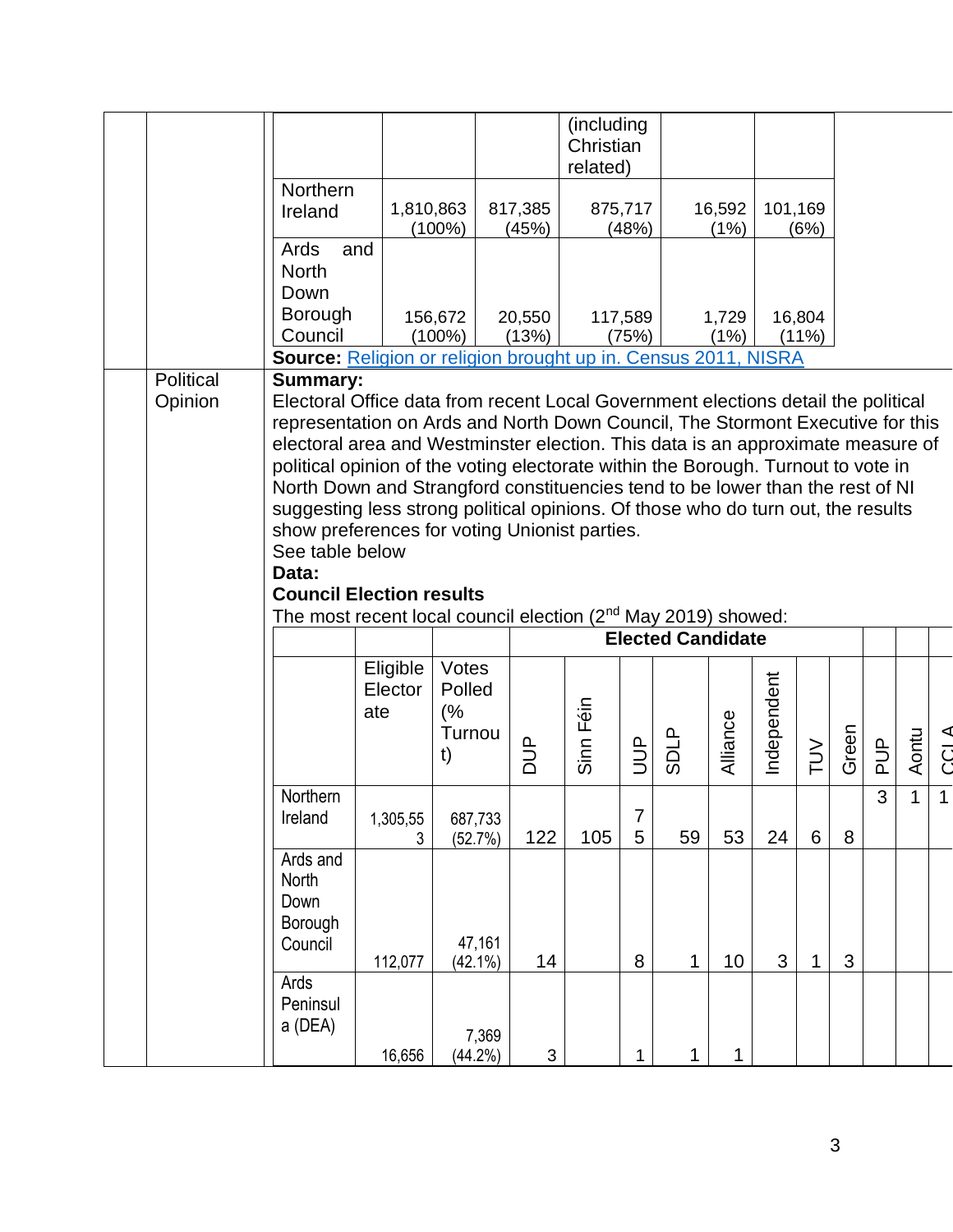|                 | Bangor<br>Central<br>(DEA)                                                                                                                                                                                                                                                                                                                                                                                                                                                                                                                        | 6,678<br>17,194<br>$(38.8\%)$ | $\overline{2}$         |                  | 1                | $\mathbf{1}$              | 1                                                      |                                      | 1                                    |                                        |  |
|-----------------|---------------------------------------------------------------------------------------------------------------------------------------------------------------------------------------------------------------------------------------------------------------------------------------------------------------------------------------------------------------------------------------------------------------------------------------------------------------------------------------------------------------------------------------------------|-------------------------------|------------------------|------------------|------------------|---------------------------|--------------------------------------------------------|--------------------------------------|--------------------------------------|----------------------------------------|--|
|                 | Bangor<br>East and<br>Donagha<br>dee<br>(DEA)                                                                                                                                                                                                                                                                                                                                                                                                                                                                                                     | 6,915<br>16,956<br>$(40.8\%)$ | $\overline{2}$         |                  | $\overline{2}$   | 1                         | 1                                                      |                                      |                                      |                                        |  |
|                 | Bangor<br>West<br>(DEA)                                                                                                                                                                                                                                                                                                                                                                                                                                                                                                                           | 5,448<br>13,479<br>$(40.4\%)$ | $\mathbf{1}$           |                  | 1                | $\overline{2}$            |                                                        |                                      | 1                                    |                                        |  |
|                 | Comber<br>(DEA)                                                                                                                                                                                                                                                                                                                                                                                                                                                                                                                                   | 6,272<br>13,681<br>$(45.8\%)$ | $\overline{2}$         |                  | 1                | $\mathbf{1}$              |                                                        | 1                                    |                                      |                                        |  |
|                 | Holywoo<br>d and<br>Clandebo<br>ye (DEA)                                                                                                                                                                                                                                                                                                                                                                                                                                                                                                          | 6,229<br>14,158<br>$(44.0\%)$ | 1                      |                  | 1                | $\overline{2}$            |                                                        |                                      | 1                                    |                                        |  |
|                 | <b>Newtown</b><br>ards<br>(DEA)<br><b>Source: The Electoral Office, NI</b>                                                                                                                                                                                                                                                                                                                                                                                                                                                                        | 8,250<br>19,953<br>$(41.4\%)$ | 3                      |                  | 1                | $\overline{2}$            | 1                                                      |                                      |                                      |                                        |  |
| Racial<br>Group | <b>Summary:</b><br>NISRA, NINIS and Northern Ireland Strategic Migration Partnership data provide<br>up to date data. The 2011 census showed that 32,000 (1.8%) of the usually<br>resident population in Northern Ireland is from a minority ethnic background.<br>Within the borough, the 2011 Census showed that 1.5% (2,300) were from a<br>minority ethnic background. Across the borough this ranged from 5.2% in<br>Loughview ward to 0.3% in Lisbane ward.<br>See table below<br>Data:<br><b>Ethnic Group</b> (Numbers with % in brackets) |                               |                        |                  |                  |                           |                                                        |                                      |                                      |                                        |  |
|                 |                                                                                                                                                                                                                                                                                                                                                                                                                                                                                                                                                   | All usual<br>residents        | White                  | Chinese          | Indian           | <b>Banglades</b><br>Other | Black                                                  | Black<br>Cthor                       | Mixed                                | Other                                  |  |
|                 | Northern Ireland                                                                                                                                                                                                                                                                                                                                                                                                                                                                                                                                  | 1,810,863<br>$(100\%)$        | 1,778,<br>449<br>(98%) | 6,303<br>$(0\%)$ | 6,198<br>$(0\%)$ | 54<br>0<br>(0)<br>$%$ )   | 2,3<br>6,0<br>89<br>45<br>(0)<br>(0)<br>$%$ )<br>$%$ ) | 12<br>71<br>(0)<br>$%$ )             | 6,0<br>14<br>(0)<br>$%$ )            | $\overline{3,6}$<br>54<br>(0)<br>$%$ ) |  |
|                 | Ards and North<br>Borough<br>Down<br>Council                                                                                                                                                                                                                                                                                                                                                                                                                                                                                                      | 156,672<br>$(100\%)$          | 154,36<br>5<br>(99%)   | 406<br>$(0\%)$   | 283<br>$(0\%)$   | 17<br>7<br>(0)<br>$%$ )   | 13<br>41<br>9<br>5<br>(0)<br>(0)<br>$%$ )<br>$%$ )     | 13<br>$\overline{2}$<br>(0)<br>$%$ ) | 55<br>$6\phantom{1}$<br>(0)<br>$%$ ) | 19<br>9<br>(0)<br>$%$ )                |  |
|                 | Ards Peninsula                                                                                                                                                                                                                                                                                                                                                                                                                                                                                                                                    | 156,672                       | 23,367                 | 26 (0%)          | 19               | $\sqrt{5}$                | 19<br>6                                                | $\overline{2}$                       | 51                                   | 29                                     |  |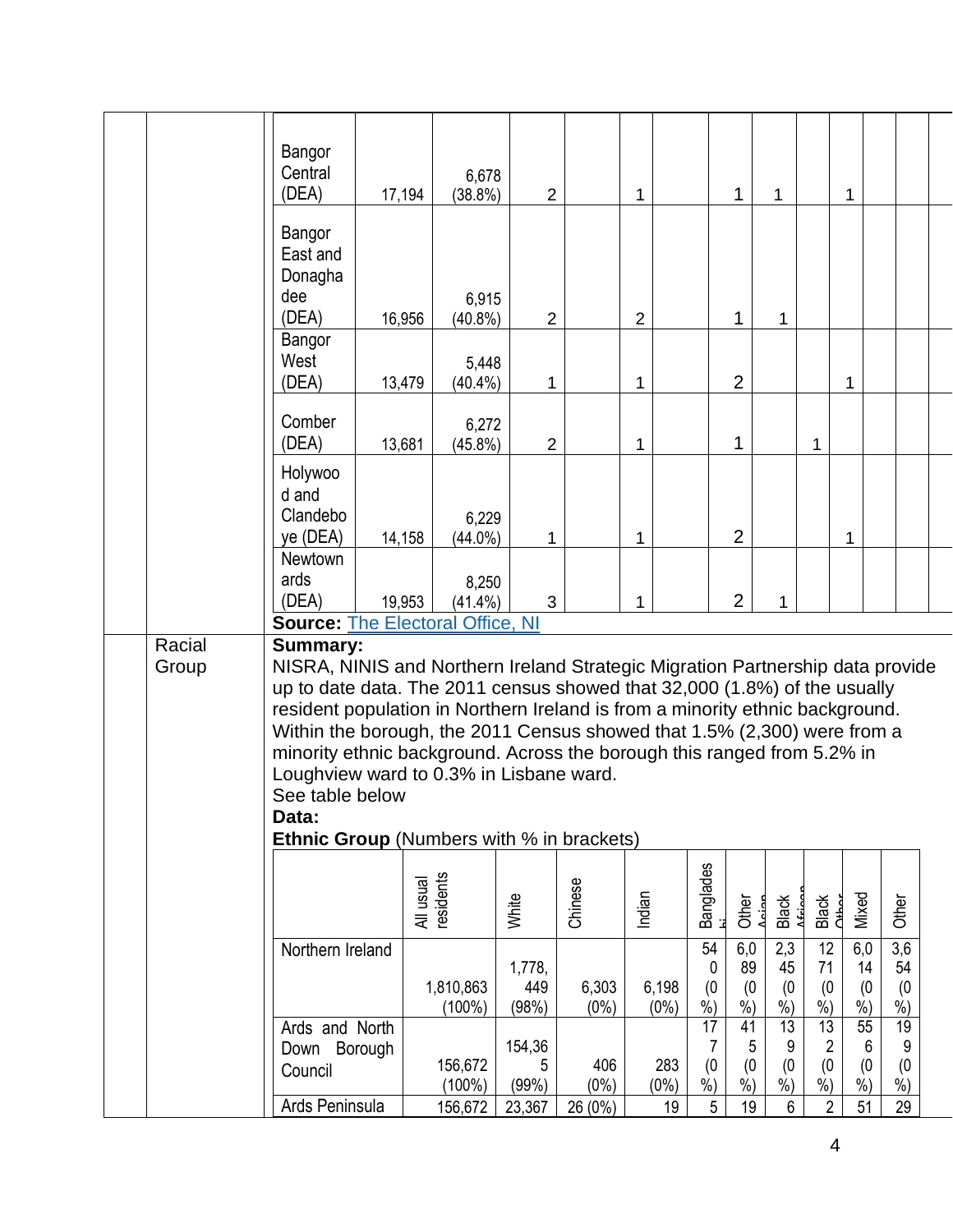|                |                                                                                                                                                                  | (100%)       | $(99\%)$        |           | $(0\%)$  | (0)<br>$\frac{9}{6}$      | (0)<br>$\dot{\%}$    | (0)<br>$\overline{\frac{9}{6}})$ | (0)<br>$\dot{\%}$  | (0<br>$\frac{9}{6}$         | (0)<br>$%$ )           |  |
|----------------|------------------------------------------------------------------------------------------------------------------------------------------------------------------|--------------|-----------------|-----------|----------|---------------------------|----------------------|----------------------------------|--------------------|-----------------------------|------------------------|--|
|                |                                                                                                                                                                  |              |                 |           |          |                           |                      |                                  |                    | 11                          |                        |  |
|                |                                                                                                                                                                  | 23,524       |                 | 105       | 43       | 17                        | 43                   | 26                               | 32                 | 9                           | 38                     |  |
|                | <b>Bangor Central</b>                                                                                                                                            | (100%)       | 24,469<br>(98%) | $(0\%)$   | $(0\%)$  | (0)<br>$%$ )              | (0)<br>$%$ )         | (0)<br>$\frac{9}{6}$             | (0)<br>$\dot{\%})$ | (0)<br>$\frac{9}{6}$        | (0)<br>$%$ )           |  |
|                | <b>Bangor East</b>                                                                                                                                               |              |                 |           |          | 10                        | 91                   | 11                               | $\overline{2}$     | 82                          | 19                     |  |
|                | and                                                                                                                                                              | 24,892       | 22,648          |           | 27       | (0)                       | (0)                  | (0)                              | (0)                | (0)                         | (0)                    |  |
|                | Donaghadee                                                                                                                                                       | (100%)       | (99%)           | 56 (0%)   | $(0\%)$  | $\overline{\frac{9}{6}})$ | $\dot{\%}$           | $\dot{\%})$                      | $\dot{90}$         | $\overline{\frac{9}{6}}$    | $\dot{90}$             |  |
|                |                                                                                                                                                                  | 22,946       | 17,763          |           |          | $\overline{2}$<br>(0      | 11                   | 3<br>(0)                         | 26<br>(0)          | 73<br>(0)                   | $\overline{15}$<br>(0) |  |
|                | <b>Bangor West</b>                                                                                                                                               | $(100\%)$    | (98%)           | 19 (0%)   | 135      | $\frac{9}{6}$             | 6                    | $\frac{\dot{\ }$ $\dot{\ }$      | $\frac{9}{6}$      | $\frac{\dot{\ }$ $\dot{\ }$ | $\frac{9}{6}$          |  |
|                |                                                                                                                                                                  |              |                 |           |          | 9                         | 35                   | 4                                | 8                  | 55                          | 17                     |  |
|                | Comber                                                                                                                                                           | 18,152       | 18,216          |           |          | (0)                       | (0)<br>$\frac{0}{0}$ | (0)<br>$%$ )                     | (0)<br>$%$ )       | (0)                         | (0)                    |  |
|                |                                                                                                                                                                  | $(100\%)$    | (99%)           | $30(0\%)$ | $8(0\%)$ | $%$ )                     |                      |                                  |                    | $%$ )<br>10                 | $%$ )                  |  |
|                |                                                                                                                                                                  |              |                 |           |          | 23                        | 81                   | 81                               | 56                 |                             | 61                     |  |
|                | Holywood and                                                                                                                                                     | 18,382       | 20,061          |           | 31       | (0)                       | (0)                  | (0)                              | (0)                | (0)                         | (0)                    |  |
|                | Clandeboye                                                                                                                                                       | $(100\%)$    | (98%)           | 65 (0%)   | $(0\%)$  | $%$ )<br>11               | $\frac{6}{6}$        | $\frac{6}{6}$                    | $\dot{\%}$         | $\frac{9}{6}$               | $%$ )                  |  |
|                |                                                                                                                                                                  |              |                 |           |          |                           | 30                   | 8                                | 6                  | 75                          | 20                     |  |
|                |                                                                                                                                                                  | 20,560       | 27,841          | 105       | 20       | (0)                       | (0)                  | (0)                              | (0)                | (0)                         | (0)                    |  |
|                | Newtownards<br><b>Source: Ethnic Group, Census 2011, NISRA</b>                                                                                                   | $(100\%)$    | (99%)           | $(0\%)$   | $(0\%)$  | $%$ )                     | $%$ )                | $%$ )                            | $\frac{0}{0}$      | $%$ )                       | $%$ )                  |  |
| Age            | NISRA have published population projections for the Borough which show that                                                                                      |              |                 |           |          |                           |                      |                                  |                    |                             |                        |  |
|                | the proportion of those aged 85 and over are expected to more than double within                                                                                 |              |                 |           |          |                           |                      |                                  |                    |                             |                        |  |
|                | the next 25 years.                                                                                                                                               |              |                 |           |          |                           |                      |                                  |                    |                             |                        |  |
|                | ANDBC has the highest % population of older people in Northern Ireland.                                                                                          |              |                 |           |          |                           |                      |                                  |                    |                             |                        |  |
|                | See table below<br>Data:                                                                                                                                         |              |                 |           |          |                           |                      |                                  |                    |                             |                        |  |
|                | Age Groups (Numbers with % in brackets)                                                                                                                          |              |                 |           |          |                           |                      |                                  |                    |                             |                        |  |
|                |                                                                                                                                                                  |              |                 |           |          |                           |                      |                                  |                    |                             |                        |  |
|                |                                                                                                                                                                  |              | $0 - 15$        | 16-39     |          | 40-64                     |                      |                                  | $65+$              |                             | Total                  |  |
|                | Northern Ireland                                                                                                                                                 |              | 385,200         | 583,116   |          | 591,481                   |                      | 291,824                          |                    |                             | 1,851,621              |  |
|                |                                                                                                                                                                  |              | (21%)           | (31%)     |          | (32%)                     |                      | (16%)                            |                    |                             | $(100\%)$              |  |
|                | Ards<br>and                                                                                                                                                      | <b>North</b> |                 |           |          |                           |                      |                                  |                    |                             |                        |  |
|                | <b>Borough</b><br>Down                                                                                                                                           |              | 29,801          | 43,239    |          | 54,094                    |                      | 31,663                           |                    |                             | 158,797                |  |
|                | Council                                                                                                                                                          |              | (19%)           | (27%)     |          | (34%)                     |                      | (20%)                            |                    |                             | (100%)                 |  |
|                | <b>Sources: Demography and Methodology Branch, NISRA</b><br><b>World Health Organization</b>                                                                     |              |                 |           |          |                           |                      |                                  |                    |                             |                        |  |
| <b>Marital</b> |                                                                                                                                                                  |              |                 |           |          |                           |                      |                                  |                    |                             |                        |  |
| <b>Status</b>  | The 2011 Northern Ireland Census showed that 48% of adults (those aged over<br>16 years of age) in Northern Ireland were either married or in a registered same- |              |                 |           |          |                           |                      |                                  |                    |                             |                        |  |
|                | sex civil partnership. Within the borough, 54% of adults fell into this category.                                                                                |              |                 |           |          |                           |                      |                                  |                    |                             |                        |  |
|                | This varies across the borough from 36% in Central (Ards) ward to 64% in                                                                                         |              |                 |           |          |                           |                      |                                  |                    |                             |                        |  |
|                | Lisbane ward.                                                                                                                                                    |              |                 |           |          |                           |                      |                                  |                    |                             |                        |  |
|                | See table below<br>Data:                                                                                                                                         |              |                 |           |          |                           |                      |                                  |                    |                             |                        |  |
|                |                                                                                                                                                                  |              |                 |           |          |                           |                      |                                  |                    |                             |                        |  |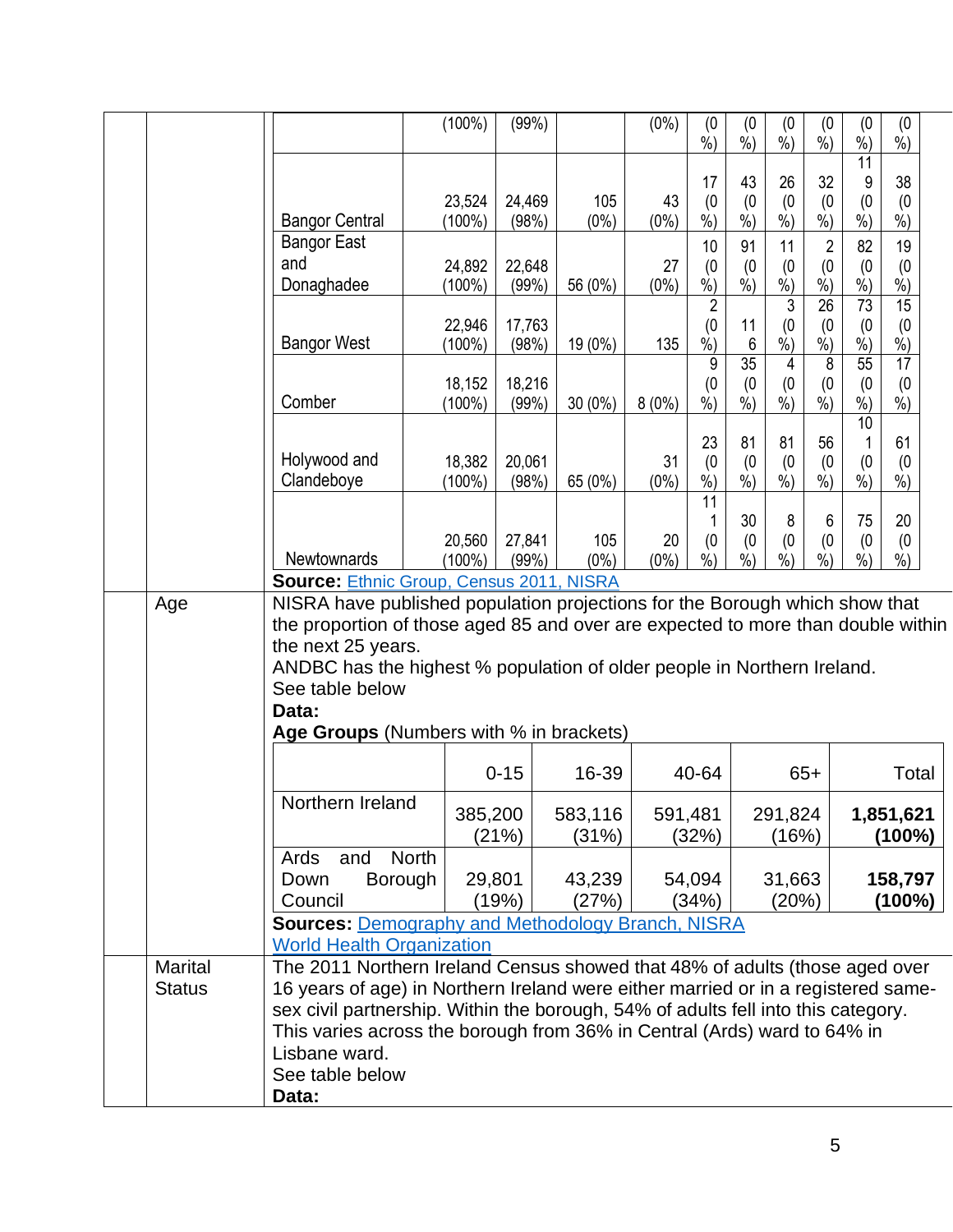|                             |                                                                                                                                                                       | Marital Status (All aged 16+) (Numbers with % in brackets)                                                                                                                                                                                                                                                                                                                                                                                                                                                                                                                                                                                                                                                         |                                                                                  |                                  |                                                |                                                                         |                      |                                                                      |                                                                       |  |
|-----------------------------|-----------------------------------------------------------------------------------------------------------------------------------------------------------------------|--------------------------------------------------------------------------------------------------------------------------------------------------------------------------------------------------------------------------------------------------------------------------------------------------------------------------------------------------------------------------------------------------------------------------------------------------------------------------------------------------------------------------------------------------------------------------------------------------------------------------------------------------------------------------------------------------------------------|----------------------------------------------------------------------------------|----------------------------------|------------------------------------------------|-------------------------------------------------------------------------|----------------------|----------------------------------------------------------------------|-----------------------------------------------------------------------|--|
|                             |                                                                                                                                                                       | All usual residents                                                                                                                                                                                                                                                                                                                                                                                                                                                                                                                                                                                                                                                                                                | sex civil partnership<br>Single (never<br>married or never<br>registered a same- | Married                          | In a registered same-<br>sex civil partnership | legally married or still<br>legally in a same-sex<br>civil partnership) | Divorced or formerly | in a same-sex civil<br>partnership which is<br>now legally dissolved | Widowed or surviving<br>partner from a same-<br>sex civil partnership |  |
|                             | Northern<br>Ireland                                                                                                                                                   | 1,431,540<br>$(100\%)$                                                                                                                                                                                                                                                                                                                                                                                                                                                                                                                                                                                                                                                                                             | 517,393<br>(36%)                                                                 | 68<br>0,8<br>31<br>(48)<br>$%$ ) | 1,2<br>43<br>(0)<br>%                          | 56,91<br>1<br>(4%)                                                      |                      | 78,074<br>(5%)                                                       | 97,088<br>(7%)                                                        |  |
|                             | Ards<br>and<br><b>North</b><br>Down<br><b>Borough</b><br>Council                                                                                                      | 126,945<br>$(100\%)$                                                                                                                                                                                                                                                                                                                                                                                                                                                                                                                                                                                                                                                                                               | 36,730<br>(29%)                                                                  | 67,<br>86<br>6<br>(53)<br>$%$ )  | 12<br>3<br>(0)<br>$%$ )                        | 4,328<br>(3%)                                                           |                      | 8,548<br>(7%)                                                        | 9,350<br>(7%)                                                         |  |
| Sexual<br>orientation       | Summary:<br>$(1.7\%)$ .<br><b>ONS 2015 Sexual Identity</b>                                                                                                            | Source: Northern Ireland 2011 Census, Marital Status<br>It should be noted that no reliable data is available on sexual orientation-NISRA<br>are currently examining methodology on how to measure this. However, the 2011<br>census indicates that less than 1% of the Northern Ireland adult population (those<br>aged 16 years and over) were in a registered same-sex civil partnership. This<br>was similar to the borough as a whole. The Continuous Household Survey in<br>Northern Ireland estimated this figure between 0.9% and 1.9% in 2015-2016. The<br>Office for National Statistics estimates a similar range for the United Kingdom<br><b>Source: Northern Ireland 2011 Census, Marital Status</b> |                                                                                  |                                  |                                                |                                                                         |                      |                                                                      |                                                                       |  |
| Men &<br>Women<br>generally | According to census (NISRA) almost half of the population of Northern Ireland<br>were male (49%) and this was similar throughout Ards and North Down Borough<br>Data: | Council (48%). See table below                                                                                                                                                                                                                                                                                                                                                                                                                                                                                                                                                                                                                                                                                     |                                                                                  |                                  |                                                |                                                                         |                      |                                                                      |                                                                       |  |
|                             | Northern Ireland                                                                                                                                                      |                                                                                                                                                                                                                                                                                                                                                                                                                                                                                                                                                                                                                                                                                                                    | 887,323 (49%)                                                                    | Males                            |                                                | 923,540 (51%)                                                           | Females              |                                                                      | All<br>1,810,863<br>(100%)                                            |  |
|                             | Ards and North<br><b>Borough Council</b>                                                                                                                              | Down<br>Source: Age Structure, Census 2011, NISRA                                                                                                                                                                                                                                                                                                                                                                                                                                                                                                                                                                                                                                                                  | 75,920 (48%)                                                                     |                                  |                                                | 80,752 (52%)                                                            |                      |                                                                      | 156,672(100%)                                                         |  |
| <b>Disability</b>           |                                                                                                                                                                       | Review of statistical classification and delineation of settlements, NISRA<br>The 2011 Census (NISRA) showed that 20% of the population in Ards and North<br>Down area had a health issue or disability (including those related to old age)<br>which has lasted or expected to last at least 12 months. (This was similar to the                                                                                                                                                                                                                                                                                                                                                                                  |                                                                                  |                                  |                                                |                                                                         |                      |                                                                      |                                                                       |  |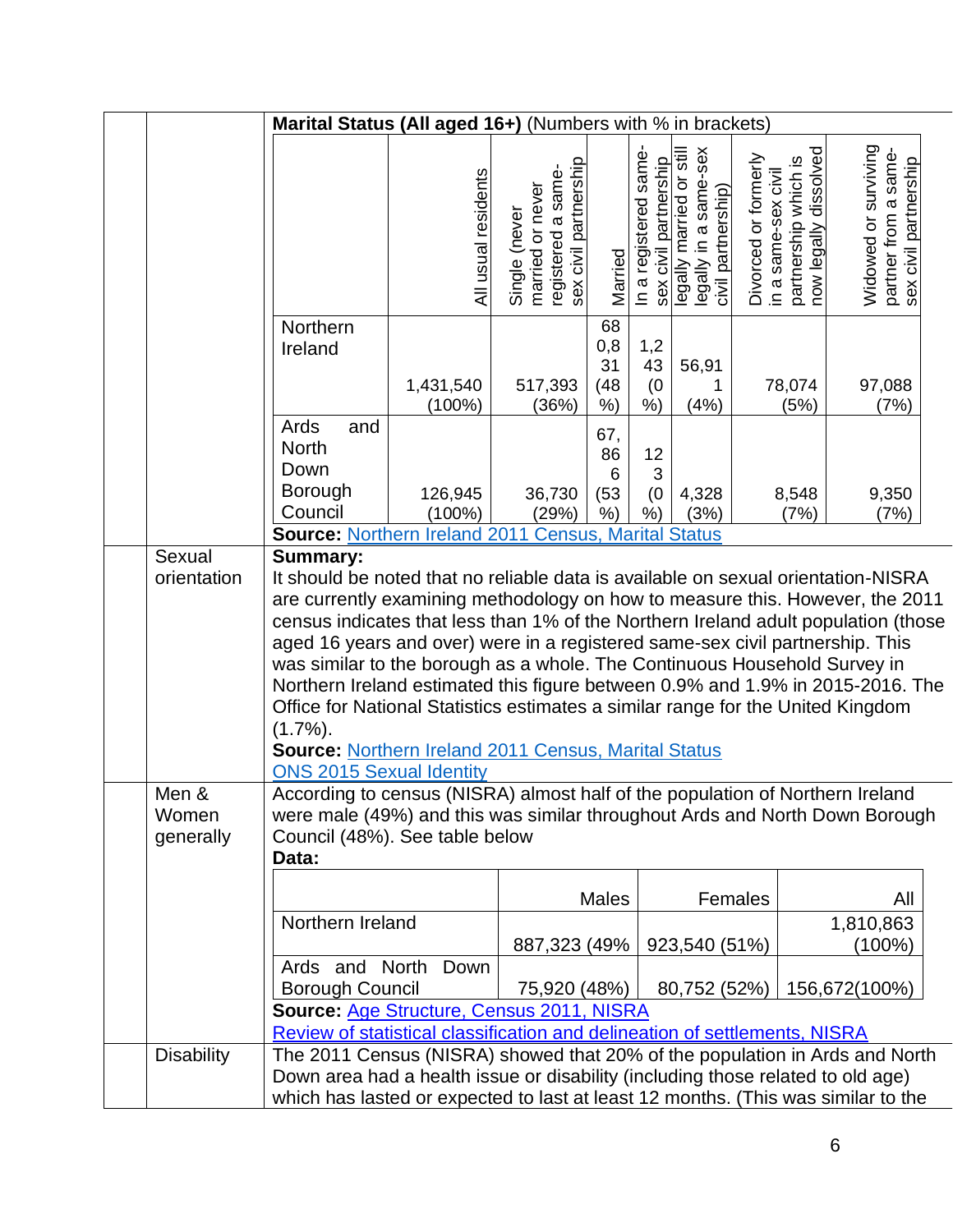|            | Northern Ireland figure of 21%.)                                                                       |                  |                             |  |
|------------|--------------------------------------------------------------------------------------------------------|------------------|-----------------------------|--|
|            | <b>Disability Living Allowances, 2015</b>                                                              |                  |                             |  |
|            |                                                                                                        | 2015 (Disability | 2015 (Multiple              |  |
|            |                                                                                                        | Living           | <b>Disability Benefits)</b> |  |
|            |                                                                                                        | Allowance        | *MDB is                     |  |
|            |                                                                                                        | Recipients)      | aggregated data             |  |
|            |                                                                                                        |                  | from Attendance             |  |
|            |                                                                                                        |                  | Allowance,                  |  |
|            |                                                                                                        |                  | <b>Disability Living</b>    |  |
|            |                                                                                                        |                  | Allowance,                  |  |
|            |                                                                                                        |                  | <b>Incapacity Benefit</b>   |  |
|            |                                                                                                        |                  | and Severe                  |  |
|            |                                                                                                        |                  | <b>Disablement</b>          |  |
|            |                                                                                                        |                  | Allowance data,             |  |
|            |                                                                                                        |                  | and data for                |  |
|            |                                                                                                        |                  | <b>Employment and</b>       |  |
|            |                                                                                                        |                  | Support allowance           |  |
|            | Northern Ireland                                                                                       | 209,280          | 251,490                     |  |
|            | Ards and North Down Borough                                                                            |                  |                             |  |
|            | Council                                                                                                | 13,840           | 18,080                      |  |
|            | Ards Peninsula                                                                                         | 2,920            | n/a                         |  |
|            | <b>Bangor Central</b>                                                                                  | 2,250            | n/a                         |  |
|            | <b>Bangor East and Donaghadee</b>                                                                      | 1,740            | n/a                         |  |
|            | <b>Bangor West</b>                                                                                     | 1,650            | n/a                         |  |
|            | Comber                                                                                                 | 1,270            | n/a                         |  |
|            | Holywood and Clandeboye                                                                                | 1,180            | n/a                         |  |
|            | Newtownards                                                                                            | 2,840            | n/a                         |  |
|            | Northern Ireland Census 2011 Long-term health problem or disability by long-                           |                  |                             |  |
|            | term problem or disability                                                                             |                  |                             |  |
| Dependents | <b>Summary:</b>                                                                                        |                  |                             |  |
|            | In considering this dimension the following have been included: persons with                           |                  |                             |  |
|            | responsibility for the care of a child, children, a person with a disability and or an                 |                  |                             |  |
|            | older person. According to the Continuous Household Survey, 2013-2016, 37% of                          |                  |                             |  |
|            | Ards and North Down claimed to have a dependent (This did not differentiate on                         |                  |                             |  |
|            | the type of dependent).<br>According to the 2011 Census, 7,474 households in Ards and North Down had a |                  |                             |  |
|            | dependent child under the age of 4 (This might give an indication on the numbers                       |                  |                             |  |
|            | who would have buggies or prams).                                                                      |                  |                             |  |
|            | <b>Sources: Continuous Household Survey</b>                                                            |                  |                             |  |
|            |                                                                                                        |                  |                             |  |

| 11. |                                                                   | Based on data previously provided what are the needs, experiences and priorities for each |
|-----|-------------------------------------------------------------------|-------------------------------------------------------------------------------------------|
|     | of the following categories, in relation to this policy/decision? |                                                                                           |
|     | <b>Religious Belief</b>                                           | As this policy involves public floral displays using Council                              |
|     | <b>Political Opinion</b>                                          | funds it is crucial that there is no political/religious or racial                        |
|     | <b>Racial Group</b>                                               | connotation to any application or display. Applications are                               |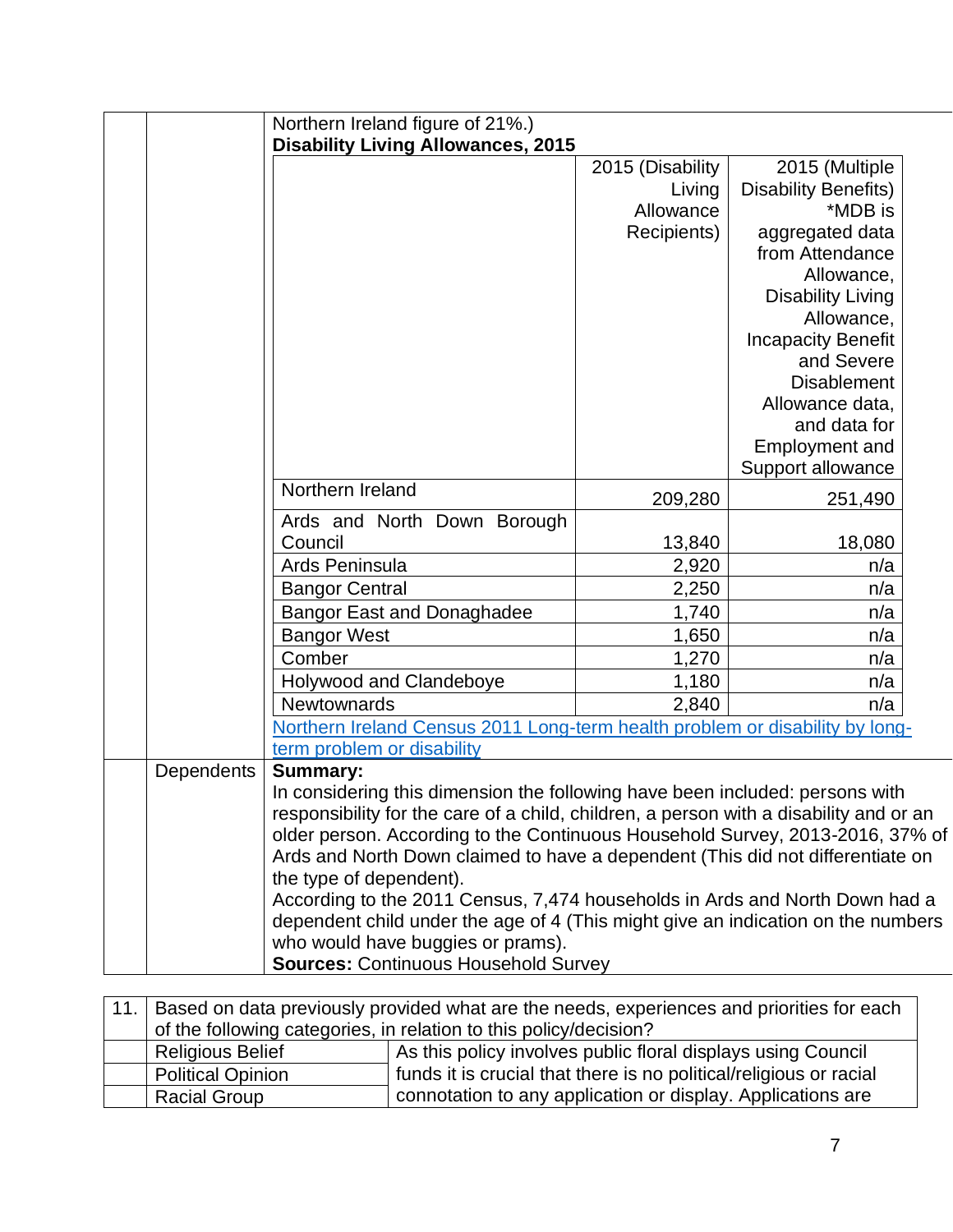| Age                   | welcomed only from constituted Community Groups that meet |
|-----------------------|-----------------------------------------------------------|
| <b>Marital Status</b> | the Council criteria.                                     |
| Sexual orientation    |                                                           |
| Men & Women generally |                                                           |
| Disability            |                                                           |
| <b>Dependents</b>     |                                                           |

## **Does this Policy require an Equality Impact Assessment?**

| 1. | What is the likely impact on equality of opportunity for each of the Section 75 categories? |                                   |                  |
|----|---------------------------------------------------------------------------------------------|-----------------------------------|------------------|
|    |                                                                                             | Detail of Impact                  | Level of Impact  |
|    |                                                                                             |                                   | Minor/Major/None |
|    | <b>Religious Belief</b>                                                                     | There is no impact on equality of | None             |
|    | <b>Political Opinion</b>                                                                    | opportunity for any section 75    |                  |
|    | <b>Racial Group</b>                                                                         | categories as all groups are      |                  |
|    | Age                                                                                         | entitled to apply for the funding |                  |
|    | <b>Marital Status</b>                                                                       | where they meet the criteria of   |                  |
|    | Sexual orientation                                                                          | the grant.                        |                  |
|    | Men & Women generally                                                                       |                                   |                  |
|    | <b>Disability</b>                                                                           |                                   |                  |
|    | Dependents                                                                                  |                                   |                  |

| 2. | Are there opportunities to better promote equality of opportunity for people within the<br>Section 75 equality categories? |                                                                                                                                          |  |
|----|----------------------------------------------------------------------------------------------------------------------------|------------------------------------------------------------------------------------------------------------------------------------------|--|
|    |                                                                                                                            | If "No", provide details<br>If "Yes", provide details                                                                                    |  |
|    | <b>Religious Belief</b>                                                                                                    | No, the grant is advertised in local newspapers, on the                                                                                  |  |
|    | <b>Political Opinion</b>                                                                                                   | Council website and social media and criteria ensures                                                                                    |  |
|    | <b>Racial Group</b>                                                                                                        | that displays must not include any discrimination.<br>Assistance will be offered should a reasonable<br>adjustment to apply be required. |  |
|    | Age                                                                                                                        |                                                                                                                                          |  |
|    | <b>Marital Status</b>                                                                                                      |                                                                                                                                          |  |
|    | Sexual orientation                                                                                                         |                                                                                                                                          |  |
|    | Men & Women generally                                                                                                      |                                                                                                                                          |  |
|    | <b>Disability</b>                                                                                                          |                                                                                                                                          |  |
|    | <b>Dependents</b>                                                                                                          |                                                                                                                                          |  |

| 3. | To what extent is the Policy likely to impact on Good Relations between people of different<br>religious belief, political opinion or racial group? |                                                    |                                                                                                              |
|----|-----------------------------------------------------------------------------------------------------------------------------------------------------|----------------------------------------------------|--------------------------------------------------------------------------------------------------------------|
|    |                                                                                                                                                     | Details of Impact                                  | Level of Impact                                                                                              |
|    |                                                                                                                                                     |                                                    | Minor/Major/None                                                                                             |
|    | <b>Religious Belief</b>                                                                                                                             | None. The funding is available only to constituted |                                                                                                              |
|    | <b>Political Opinion</b>                                                                                                                            |                                                    | community groups to apply and the funding must be used                                                       |
|    | <b>Racial Group</b>                                                                                                                                 | benefit.                                           | to enhance common spaces from which all Section 75<br>dimensions as residents, ratepayers or visitors should |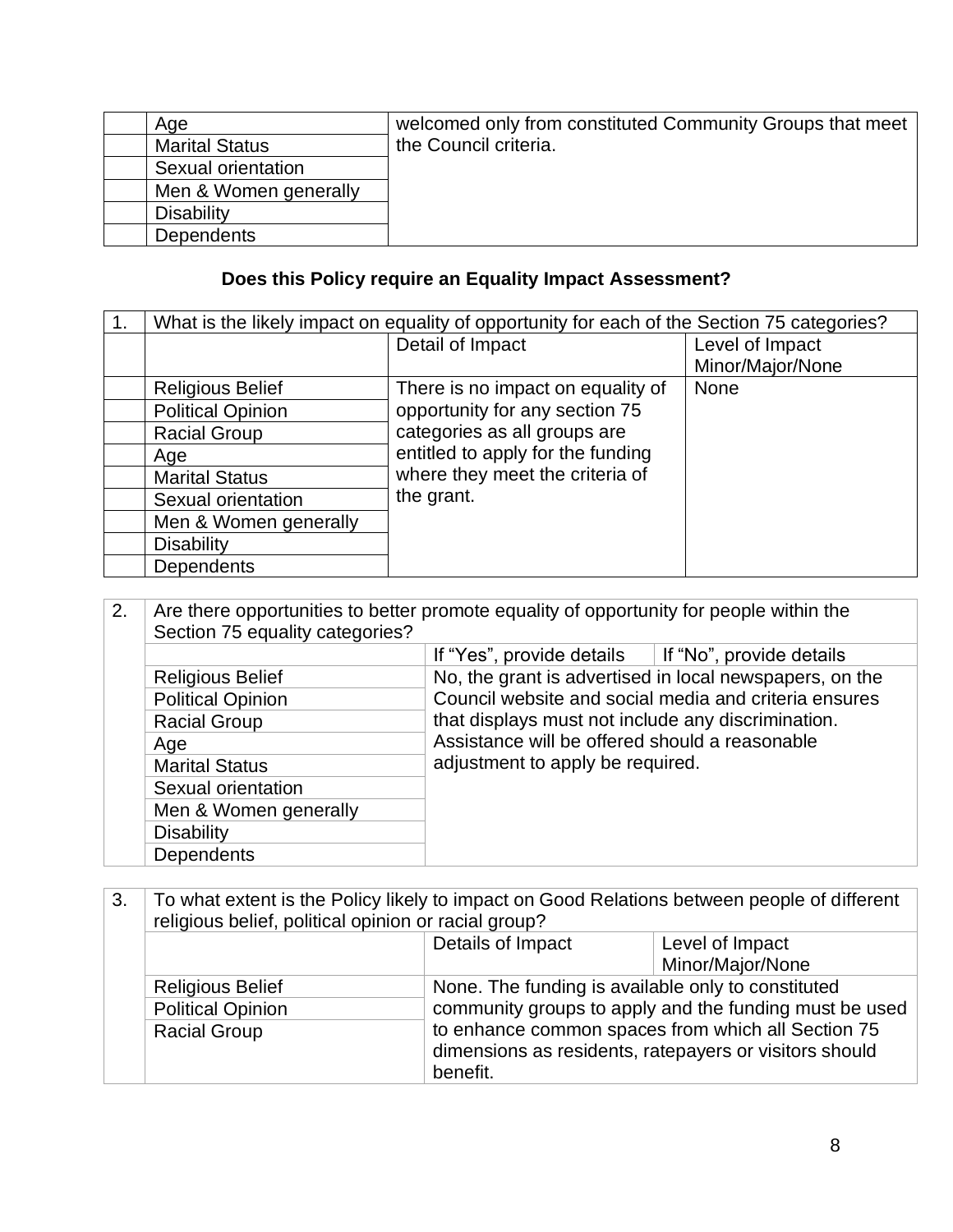| 4. | Are there opportunities to better promote Good Relations between people of different<br>religious belief, political opinion or racial group? |                                                        |                                                             |
|----|----------------------------------------------------------------------------------------------------------------------------------------------|--------------------------------------------------------|-------------------------------------------------------------|
|    |                                                                                                                                              | If "Yes" provide details                               | │ If "No" provide details                                   |
|    | <b>Religious Belief</b>                                                                                                                      | No, as the policy applies to all who meet the criteria |                                                             |
|    | <b>Political Opinion</b>                                                                                                                     |                                                        | irrespective of any individuals or groups religious belief, |
|    | <b>Racial Group</b>                                                                                                                          | political opinion or racial group.                     |                                                             |

### Additional Considerations

| <b>Multiple Identity Considerations</b>                                                                                                                                                                                                                                                                                 | Details of Impact or potential impact<br>(Positive/Negative)                                                                                                                                                               |
|-------------------------------------------------------------------------------------------------------------------------------------------------------------------------------------------------------------------------------------------------------------------------------------------------------------------------|----------------------------------------------------------------------------------------------------------------------------------------------------------------------------------------------------------------------------|
| Are there any potential impacts of the<br>policy decision on people with multiple<br>identities?<br>(e.g. disabled minority ethnic persons).<br>Where appropriate provide details of data<br>on the impact of the policy on people with<br>multiple identities.<br>Specify relevant Section 75 categories<br>concerned. | This policy will impact on a breadth of<br>individuals with their unique multiple identities<br>as all individuals have their unique identities.<br>The policy will support all individuals to whom<br>the policy applies. |

#### **Disability Discrimination Order (NI) 2006**

| Does this proposed policy<br>provide an opportunity to:                                                                                             | Yes / No | Explain your reasoning:                                                                                                                                                                                                                  |
|-----------------------------------------------------------------------------------------------------------------------------------------------------|----------|------------------------------------------------------------------------------------------------------------------------------------------------------------------------------------------------------------------------------------------|
| better promote positive<br>attitudes towards disabled<br>people<br>increase participation by<br>$\blacksquare$<br>disabled people in public<br>life | Yes      | The availability of this grant will be<br>advertised in accordance with the Council<br>policy and where assistance or a<br>reasonable adjustment is required by any<br>individual or group due to a disability this<br>will be provided. |

#### Monitoring Arrangements

Section 75 places a requirement on the Council to have equality monitoring arrangements in place to assess the impact of policies and services, help identify barriers to fair participation and to better promote equality of opportunity.

| Outline what data you could      | Details of which groups are receiving funding each year |
|----------------------------------|---------------------------------------------------------|
| collect in the future to monitor | will be retained, and for which areas of the Borough.   |
| the impact of this policy /      | Comments and complaints in relation to the award of the |
| decision on equality, good       | grant                                                   |
| relations and disability duties  | Complaints and comments received in relation to the     |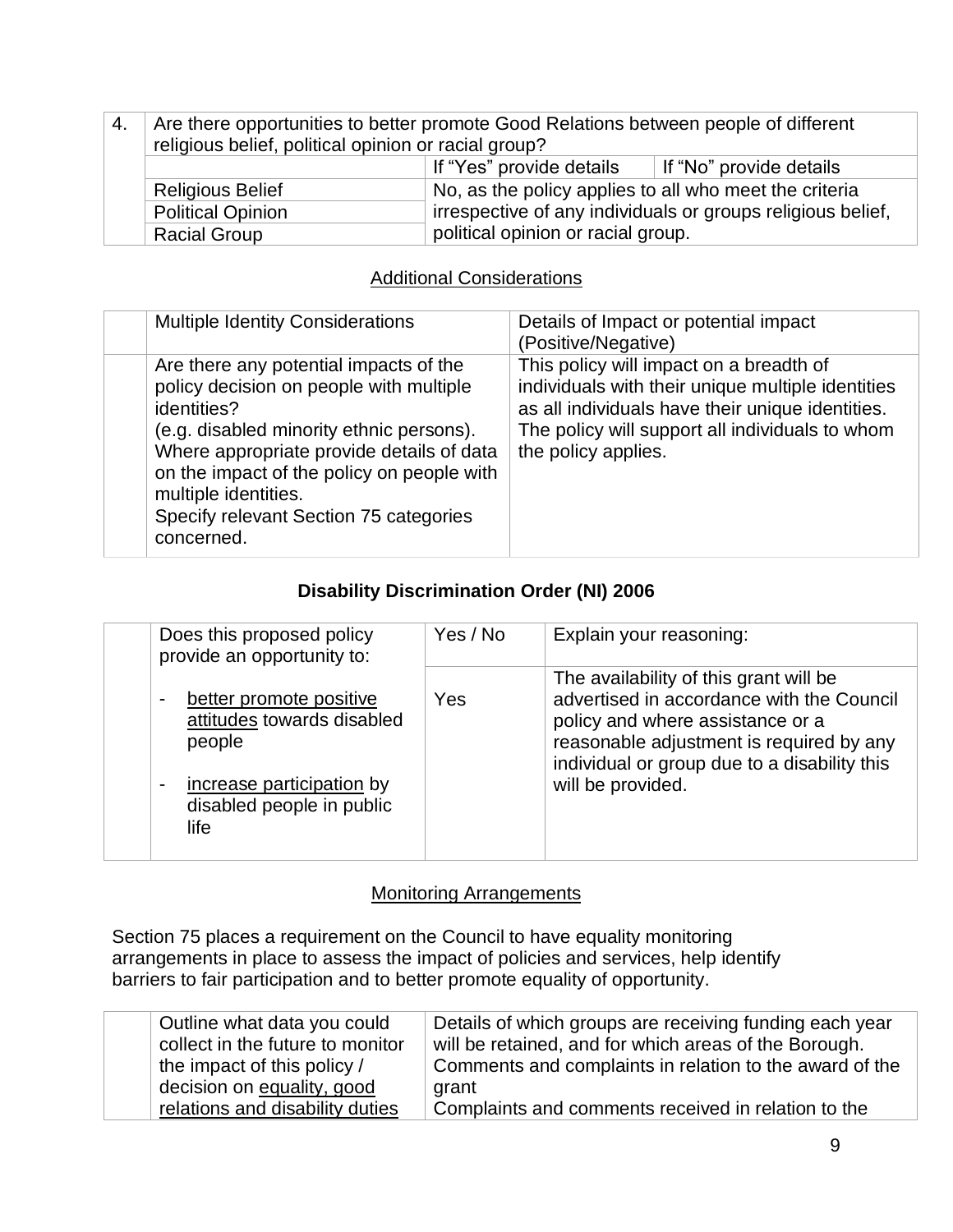|  | $-$ |
|--|-----|
|  |     |

I can confirm that the proposed policy / decision have been screened for:-

| Equality of opportunity and good relations |
|--------------------------------------------|
| Disabilities duties                        |

On the basis of the answers to the screening questions, I recommend that this policy / decision is:-

| Screened Out – No EQIA necessary (no impacts)     |
|---------------------------------------------------|
| Screened Out – Mitigating Actions (minor impacts) |
| Screened In - Necessary to conduct a full EQIA    |
| Please detail actions to be taken:                |

Screening assessment completed by:-

Name: Edward Gregson Title: Admin Officer – Leisure and Amenities Date: 21 May 2020 Signature:

Director/Head of Service decision approved by:

Name: John McConnell Title: Parks and Cemeteries Manager Date: 21 May 2020 Signature:

#### If an Equality Impact Assessment is required

|  | <b>Priority Rating for</b><br><b>Timetabling an Equality</b><br>Impact Assessment. (1-3) | <b>Priority Criterion</b>                               | Rating |
|--|------------------------------------------------------------------------------------------|---------------------------------------------------------|--------|
|  |                                                                                          | Effect on equality of opportunity and good<br>relations |        |
|  |                                                                                          | Social need                                             |        |
|  |                                                                                          | Effect on people's daily lives                          |        |
|  |                                                                                          | Relevance to a public authority's functions             |        |